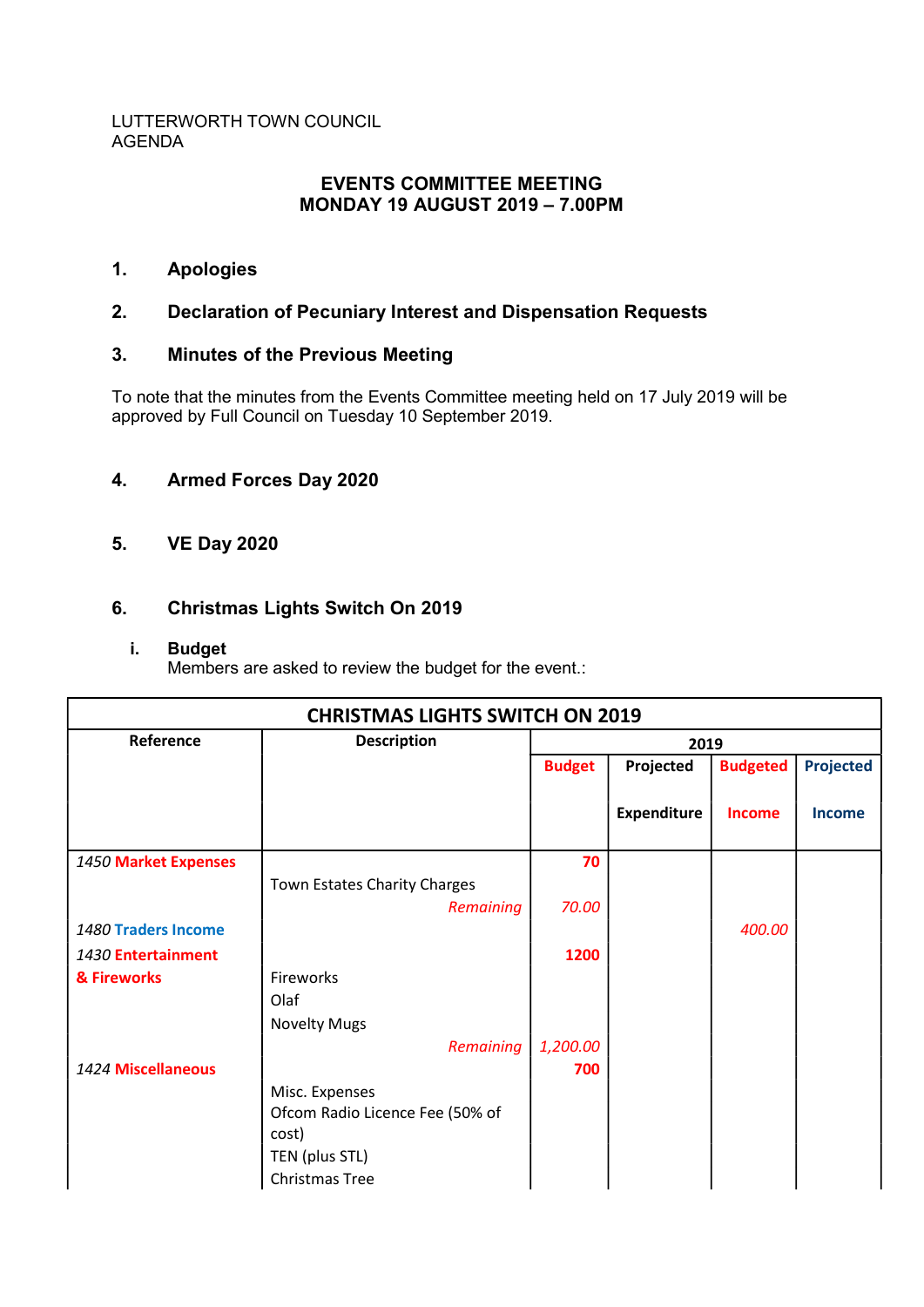|                       | <b>Remaining</b>                  | 700.00   |          |          |             |
|-----------------------|-----------------------------------|----------|----------|----------|-------------|
|                       | <b>Advertising Boards, Stage,</b> |          |          | 700.00   |             |
| 1483 Sponsorship      | <b>Fireworks</b>                  |          |          |          |             |
| 1482 Novelty Mug      |                                   |          |          | 500.00   |             |
| <b>Income</b>         | <b>Mulled Wine Sales</b>          |          |          |          |             |
| 1477 Fair Income      | <b>John Smart</b>                 |          |          | 750.00   |             |
| 1452 Car Park Closure |                                   |          |          |          |             |
| <b>Fee</b>            |                                   | 700      |          |          |             |
|                       | <b>HDC</b>                        |          |          |          |             |
|                       | Remaining                         | 700.00   |          |          |             |
| 1438 Road Closure     |                                   | 1850     |          |          |             |
|                       | Road Closure LCC                  |          |          |          |             |
|                       | <b>Diversion Signage</b>          |          |          |          |             |
|                       | <b>Street Cleaner</b>             |          |          |          |             |
|                       | Remaining                         | 1,850.00 |          |          |             |
| 1431 Staging / PA     |                                   | 2400     |          |          |             |
|                       | <b>Stage Hire</b>                 |          |          |          |             |
|                       | PA System (incliding hosting)     |          |          |          |             |
|                       | Remaining                         | 2,400.00 |          |          |             |
| 1434 First Aid        |                                   | 170      |          |          |             |
|                       | JL King Medical                   |          |          |          |             |
|                       | Remaining                         | 170.00   |          |          |             |
| 1435 Publicity        |                                   | 900      |          |          |             |
|                       | Swift Flash Adverts               |          |          |          |             |
|                       | A5 Leaflets                       |          |          |          |             |
|                       | Posters (Printing)                |          |          |          |             |
|                       | <b>Banners</b>                    |          |          |          |             |
| 17002 Staff Overtime  | Remaining                         | 900.00   |          |          |             |
|                       |                                   | 250      |          |          |             |
|                       | Mark & Aaron                      |          |          |          |             |
|                       |                                   |          |          |          |             |
|                       | Remaining                         | 250.00   |          |          |             |
|                       | <b>SUB TOTAL</b>                  | 8,240.00 | 0.00     | 2,350.00 | $\bf{0}$    |
|                       | <b>DIFFERENCE</b>                 |          | 8,240.00 |          | $-2,350.00$ |
|                       | <b>TOTAL EXPENDATURE</b>          | 5,890.00 |          |          | 0.00        |
|                       | <b>DIFFERENCE</b>                 |          |          |          | 5,890.00    |

## ii. Christmas Tree Fencing

Palmers Garden Centres have agreed to produce some picket fencing to go around the Christmas trees in return for advertising on them. The Events Officer is to meet with Palmers on Tuesday 20 August to discuss.

#### iii. Memorial Shed Lighting

An update for hire will be made available at the meeting.

#### iv. Stage Hire

A quotation of £706 has been received for stage hire. Members are asked to discuss agree this price.